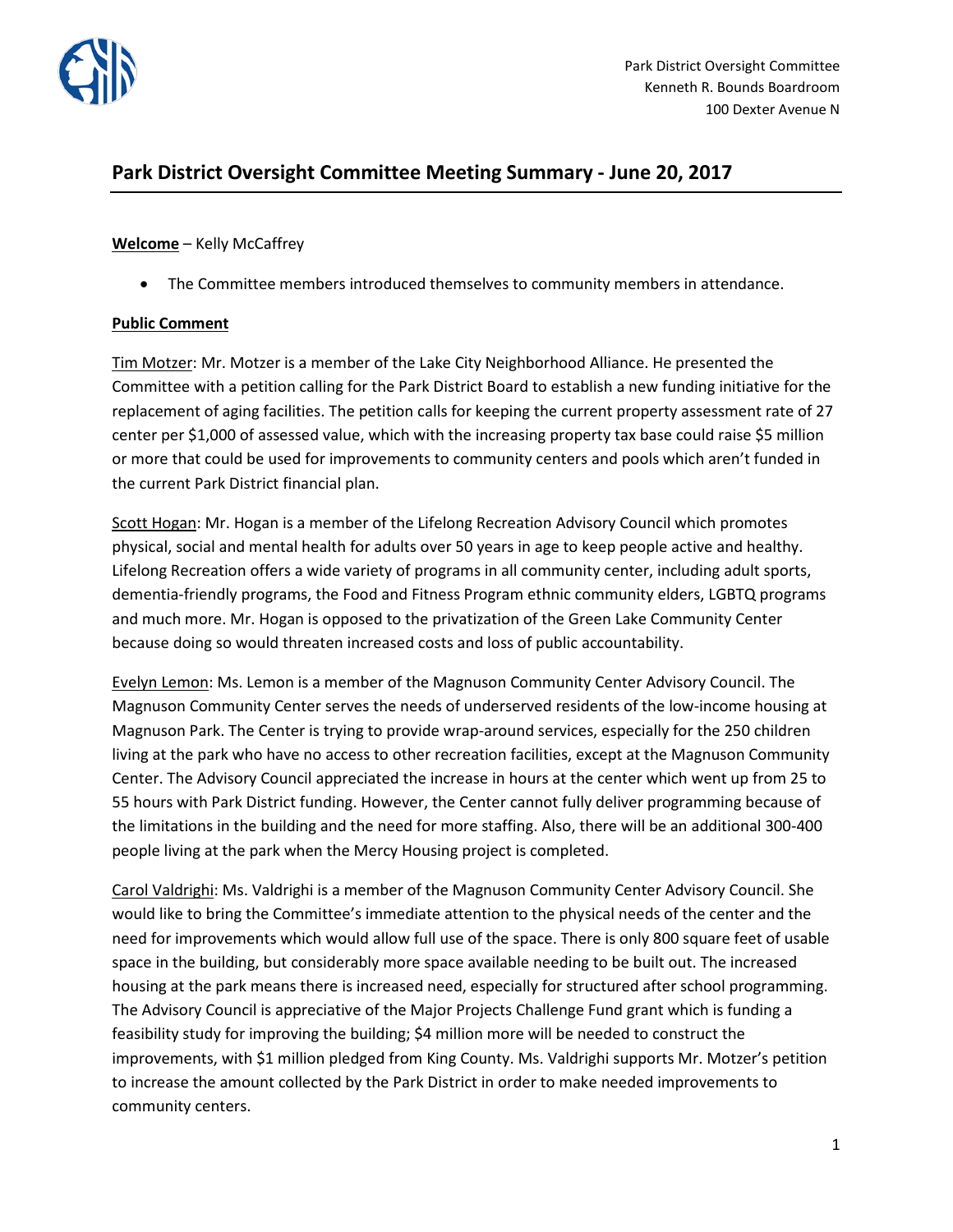

## **Major Maintenance Projects Update**

Michael Shiosaki, Director of the Planning and Development Division, presented an update on Park District Initiative 1.1: Major Maintenance Backlog and Asset Management.

- 2016 goal was to complete 23 major maintenance projects
- 24 were completed
- The 2017 goal is to complete 15 projects
- Included in the 2017 and 2018 project list are 15 swimming pool improvement projects, which together get counted as one project
- Over the 6-year span of the first Park District financial plan, 120 projects will be either underway or completed
- The \$267 million major maintenance backlog identified when the Park District was formed continues to grow, even as we chip away at it
- This is due to learning more through the new Asset Management Work Order System
- Plus, as more and more projects get underway, newly identified issues are discovered behind walls and underground

The Committee toured Denny Park with Mr. Shiosaki and Chris Mueller, the project manager for the Denny Park improvement project.

- The project combined many repairs/improvements into one project:
	- o Drainage
	- o Irrigation
	- o Paving
	- o Lighting
	- o Pathways
	- o Plantings
- Funding was from the Park District, the Real Estate Excise Tax and donations which paid for additional lighting
- The park was redesigned for more efficient watering
- The historic nature of the park the City's first was complimented in the paving and improvements to the central plaza
- To improve safety and promote use, the project included new furniture, ADA improvements and better sight lines

## **Land Banked Sites**

Park District Initiative 4.4 provides funding to develop into parks 14 properties which were purchased with previous Levy funds, but have remained undeveloped.

- All sites will be started by 2018:
	- $\circ$  2016 5 launched